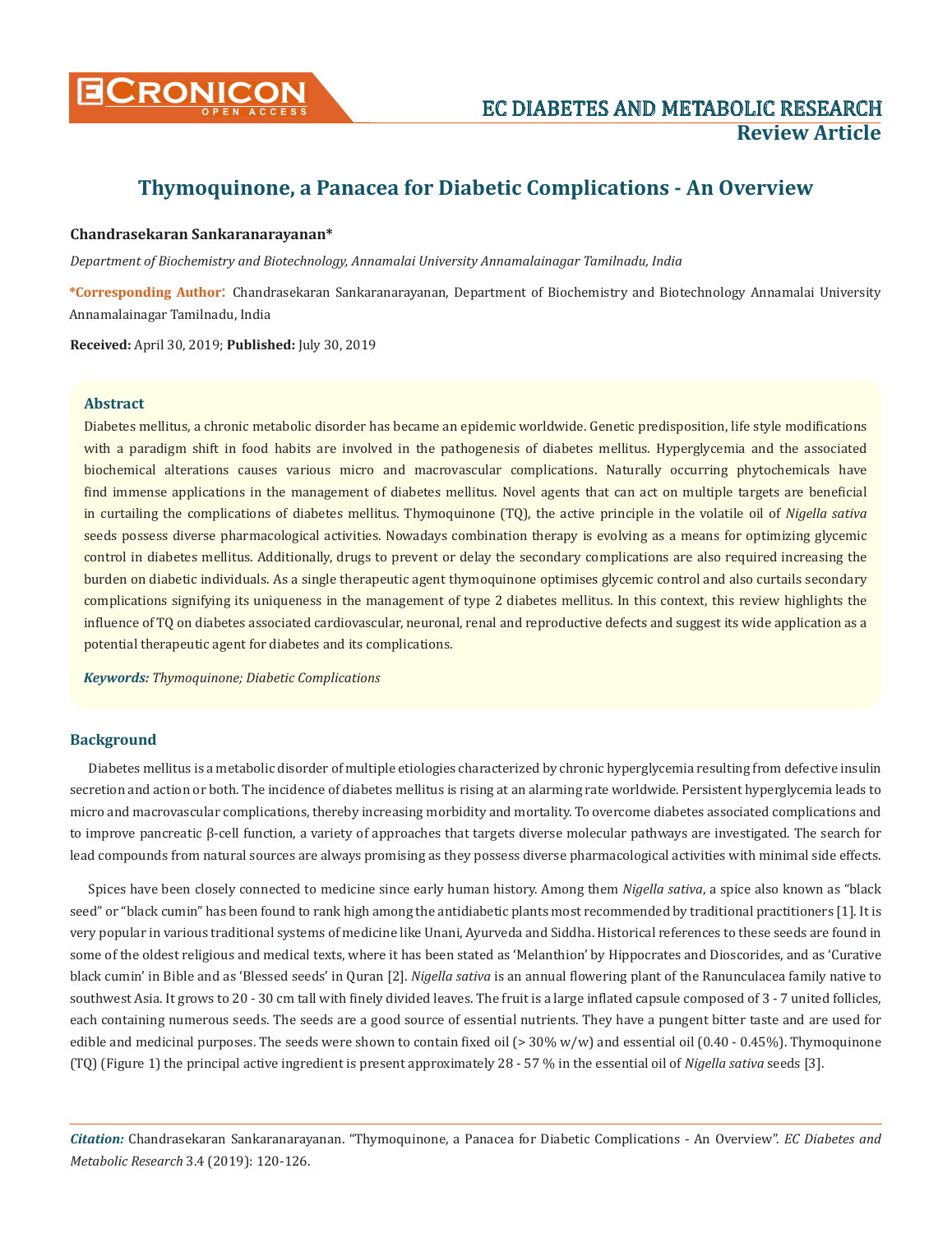

*Figure 1: Thymoquinone.*

In the diabetic state, persistent hyperglycemia leads to oxidative stress and causes damages to cellular macromolecules. In addition, dysfunction of pancreatic β-cell leads to insulinopenia and brings profound alterations in metabolism causing disturbances in glucose homeostasis. Previously, we studied the effect of TQ on the activities of key enzymes of carbohydrate metabolism and in the levels of endogenous antioxidants in diabetic rats. TQ improved antioxidant status and ameliorated the activities of carbohydrate metabolic enzymes through its insulinotrophic and antioxidative properties [4]. A large number of studies have revealed that TQ affects numerous molecular and signaling pathways in many degenerative diseases [5]. In this context, the objective of this study is to highlight the therapeutic role of TQ on pathways related to inflammation, apoptosis, and oxidative stress involved in cardiovascular, reproductive, renal and neuropathic complications of diabetes mellitus.

#### **Evidence acquisition**

Database using Google scholar and PubMed search engines were utilized for the literature search. The literature search was restricted to English language only. The Boolean operators AND/OR was used between the key words to retrieve maximum literature and the following key words were used in the above mentioned database. The key words used are TQ diabetic kidney, TQ diabetic neuropathy, TQ diabetic heart and TQ diabetic reproductive function.

#### **Price and availability of TQ**

| S. No         | <b>Name of the Company</b> | Quantity       | Price $(\bar{x})$ |
|---------------|----------------------------|----------------|-------------------|
| 1             | Cayman Chemical            | 500 mg         | 1733.66           |
| $\mathcal{L}$ | Cayman Chemical            | 1 <sub>g</sub> | 2288.43           |
| 3             | Cayman Chemical            | 5g             | 7836.15           |
| 4             | Sigma-Aldrich              | 5g             | 10055.24          |
| 5             | Sigma-Aldrich              | 1 <sub>g</sub> | 3210.74           |
| 6             | Sigma-Aldrich              | $100$ mg       | 3515.87           |
| 7             | <b>TCI Chemical</b>        | 1g             | 4784.91           |
| 8             | <b>TCI Chemical</b>        | 5g             | 17752.70          |

*Table*

*Citation:* Chandrasekaran Sankaranarayanan. "Thymoquinone, a Panacea for Diabetic Complications - An Overview". *EC Diabetes and Metabolic Research* 3.4 (2019): 120-126.

121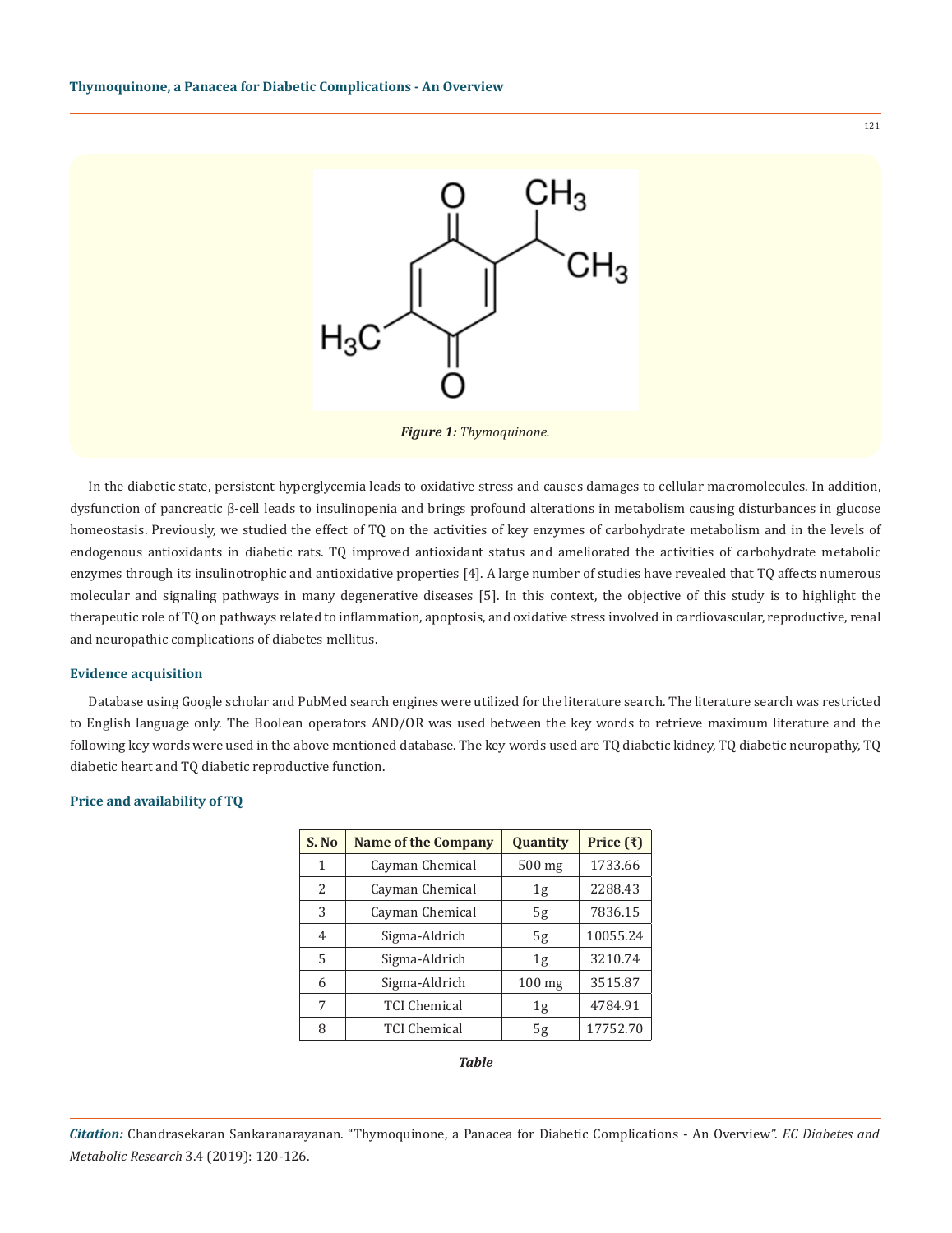#### **Role of TQ in diabetes associated cardiovascular complications**

Cardiovascular complications are the major cause of morbidity and mortality in patients with diabetes. The American Heart Association considers diabetes as one of the seven major controllable risk facts for CVD. Statistical data shows a strong correlation between cardiovascular disease (CVD) and diabetes [6]. The increased vulnerability of diabetic subjects to cardiovascular complications highlights the need for developing novel therapeutic agents.

To ascertain the role of TQ on cardiovascular function, Liu., *et al*. [7], focussed on oxidative stress (OST), inflammatory, apoptotic markers and on PI3K/Akt signaling in the cardiac tissue of streptozotocin (STZ) induced diabetic rats. In their study, male albino wistar rats were made diabetic by a single administration of STZ (60 mg/kg b.w) and were treated with TQ at a dose of 50 mg/kg b.w for 30 days. TQ administration improved insulin and decreased glucose levels suggesting its antidiabetic potential. The heart rate was found to be decreased with no significant changes in blood pressure. However, the ratio of heart, liver, lung to bodyweight were not altered in all the experimental groups. TQ decreased OST, as it is evidenced by an increase in the activity of superoxide dismutase, the primary enzyme involved in the dismutation of superoxide anion to hydrogen peroxide. This resulted in significant reduction of malondialdehyde (MDA), a lipid peroxidation product. Under physiological conditions, endothelial nitric oxide synthase (eNOS) catalyses the formation of nitric oxide (NO) that exerts beneficial effects on vasculature. However, hyperglycemia induced upregulation of eNOS expression resulted in the generation of superoxide anion which impairs endothelial function. TQ administration significantly decreased the expression of eNOS thereby decreasing the production of superoxide anion and confirmed its potent antioxidant effects.

Infiltration of inflammatory proteins induces apoptosis in the cardiac tissue of diabetic rats. In the diabetic state, elevated cyclooxygenase-2 (COX-2) expression is associated with altered prostanoid profile resulting in inflammation. In their study, TQ significantly decreased the expression of COX-2 and the serum levels of tumour necrosis factor- $\alpha$  (TNF- $\alpha$ ), interleukin-6 (IL-6) in diabetic treated rats. Also decreased activity of caspase 3 was observed in the cardiac tissue of TQ treated diabetic rats confirming its anti-inflammatory and anti apoptotic properties. Several studies documented that downregulation of Akt signaling is implicated in the pathogenesis of atherosclerosis, cardiac hypertrophy and vascular remodeling [8]. Akt expression was significantly upregulated in TQ treated diabetic rats suggesting an improvement in PI3K/Akt signaling pathway.

#### **Influence of TQ on diabetic neuropathy**

Among the chronic microvascular complications of diabetes, diabetic peripheral neuropathy (DPN) is responsible for 50 - 75% of nontraumatic lower limb amputations [9]. It is characterized by pathologic changes in peripheral nerves resulting from activation of protein kinase C, oxidative and inflammatory stress, advanced glycation end-product formation and alterations in polyol pathway [10]. Schwann cells are the principal [glia](https://en.wikipedia.org/wiki/Glia) of the [peripheral nervous system](https://en.wikipedia.org/wiki/Peripheral_nervous_system) which forms protective sheath around peripheral nerves. These cells also insulate axons from the surrounding endoneurial microenvironment by elaborating the segmental myelin sheaths of myelinated fibres. Responses of Schwann cells to diabetes-induced hyperglycemia are central to the pathogenesis of diabetic neuropathy.

In this context, Chen., *et al.* [11], cultured RSC96 cells (Schwann cells) at different glucose concentrations (50, 100, 150, and 200 mM) and studied the dose dependent action of TQ (5, 20, and 80 μM) on the proliferation and apoptosis of these cells. Glucose induced inhibition of proliferation of schwann cells were alleviated by TQ at the dose of 20 μM when compared to other two doses. Similarly, exposure of cells to various glucose concentrations resulted in apoptosis. The apoptotic rate significantly decreased on treatment with TQ at the dose of 20 μM than the other two doses, suggesting its antiapoptotic properties. In addition, the expression of COX-2, a key enzyme in inflammatory pathway was upregulated in schwann cells exposed to high glucose concentration and lipopolysaccharide (LPS). TQ at the doses of 5 and 20 μM downregulated the expression of COX-2 suggesting its anti-inflammatory potential. This effect of TQ was significant at the dose of 20 μM and is comparable with the selective COX-2 inhibitor NS-398. To further study the *in vivo* effects of TQ on the electrophysiological and morphological changes of the sciatic nerve, adult male wistar rats were fed high fat and high sugar

*Citation:* Chandrasekaran Sankaranarayanan. "Thymoquinone, a Panacea for Diabetic Complications - An Overview". *EC Diabetes and Metabolic Research* 3.4 (2019): 120-126.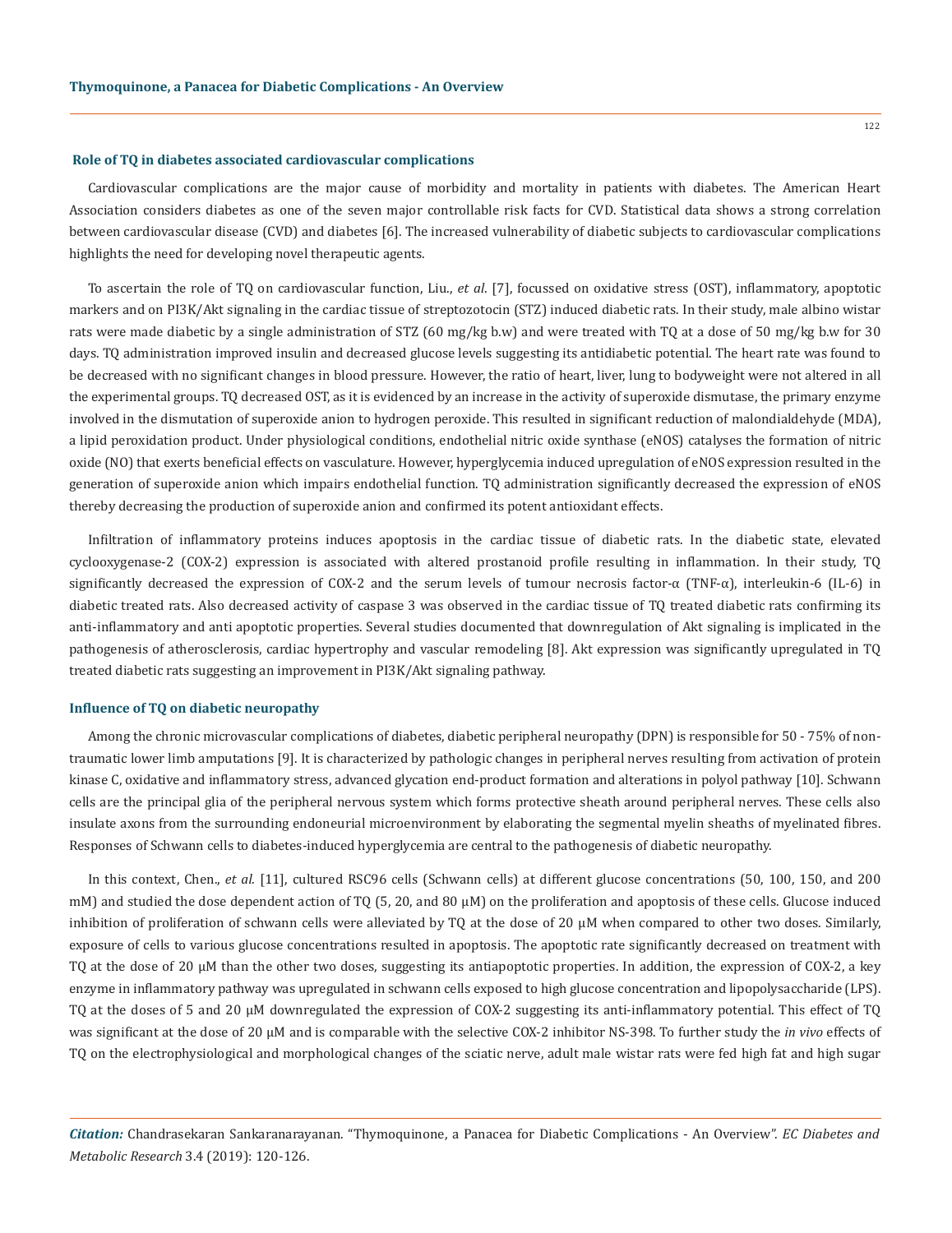diet for 6 wks and injected intraperitoneally (i.p) with a single dose of STZ (30 mg/kg b.w). Diabetic rats were treated with TQ at 2 and 5 mg/kg b.w for 6 wks. The nerve conduction velocity (NCV) and sensory nerve conduction velocity (SNCV) were improved in DPN rats and the effect of TQ was comparable with vitamin  $B_{12}$  Morphological alterations in the sciatic nerve and the ultrastructural changes of myelin sheath were observed by haematoxylin and eosin staining and by transmission electron microscopy respectively. TQ attenuated the changes both in the sciatic nerve and in the myelin sheath. The expression pattern of COX-2, Caspase-3 in the sciatic nerve and the levels of IL-1β and 6 in the plasma were downregulated on treatment with various doses of TQ to DPN rats. From these findings, they concluded that TQ exerted a protective effect on DPN through its anti-inflammatory property.

Hamdy and Taha in 2009 [12], studied the neuroprotective effect of *Nigella sativa* oil (NSO) and TQ in the brain tissue of STZ induced diabetic rats. Adult male albino wistar rats were made diabetic by a single i.p injection of STZ at a dose of 60 mg/kg b.w. Diabetic rats were administered orally with NSO and TQ at the doses of 1 ml/kg and 10 mg/kg b.w respectively for a period of 14 days. The activities of catalase, glutathione-S-transferase (GST) and the levels of reduced glutathione (GSH) in the brain tissue of diabetic rats were improved significantly on treatment with NSO and TQ. The levels of norepinephrine, dopamine were increased with a significant fall in serotonin levels in the brain homogenate of NSO and TQ treated diabetic rats. Similarly, the levels of NO and MDA were decreased in diabetic treated rats. These results concluded that TQ and NSO exerted antioxidant properties and protected brain tissue in diabetic rats.

In 2008, Kanter [13] studied the beneficial effects of *Nigella sativa* (NS) and TQ on the histopathological changes of sciatic nerves in STZ (50 mg/kg b.w) induced diabetic rats.

To one group of diabetic rats, a dose of 400 mg/kg b.w NS and to the other 50mg/kg b.w TQ were given orally for a period of 12 wks. Immunohistochemical analysis of pancreatic tissue revealed an improvement in the immunoreactivity to insulin in both NS and TQ treated rats. Also, an increase in insulin levels with decreased plasma glucose and improved body weight were observed in diabetic treated rats. The myelinated fibre area and density of sciatic nerves were assessed by histological analysis. Similarly, the degenerative changes in the schwann cells and sciatic nerves were analysed by ultrastructural analysis. The structural features of axon, myelin and the schwann cells were improved in both NS and TQ treated diabetic rats confirming their neuroprotective effects.

#### **The impact of TQ on reproductive function in diabetic subjects**

Diabetes mellitus severely impairs reproductive function both in males and females. Recent data shows that there is a steady increase in diabetes mellitus among young individuals which is of great concern as they suffer infertility during their reproductive age. Erectile dysfunction and lower sex drive resulting from decreased testicular weight, abnormal spermatogenesis, sperm deformities with reduced ejaculate volume while menstrual cycle abnormalities like oligomenorrhea and secondary amenorrhea are the common findings in diabetic men and women. Several studies focused the molecular mechanisms responsible for the alterations in male reproductive potential induced by DM. These include changes in aromatase activity, alterations in sperm parameters and oxidative stress [14].

The physiological role of estrogens in the development and maintenance of testicular function is well established. Though estrogens are considered as female sex hormones it influences testicular and epididymal function and exerts multiple levels of control in spermatogenesis. The local production of estrogen from testosterone in mammalian testis is catalysed by aromatase, an endoplasmic reticulum enzyme complex. Epidemiological studies have shown that alterations in sperm morphology, diminution in sperm number and motility have been attributed to decreased aromatase gene expression. Insulin regulates the activity of aromatase and in diabetes the expression level of this enzyme is significantly decreased in testis [15]. Thus, aromatase has become an important target molecule to treat sexual dysfunction in diabetes mellitus.

Oxidative stress has been implicated in the pathogenesis of reproductive dysfunction in both type1 and type 2 diabetic subjects. The antioxidant defence capacity of the different testicular cell varies and suggests that these cells are sensitive to the deleterious effects of free radicals. The membranes of spermatozoa are susceptible to free radical attack because of their high level of polyunsaturated fatty

*Citation:* Chandrasekaran Sankaranarayanan. "Thymoquinone, a Panacea for Diabetic Complications - An Overview". *EC Diabetes and Metabolic Research* 3.4 (2019): 120-126.

123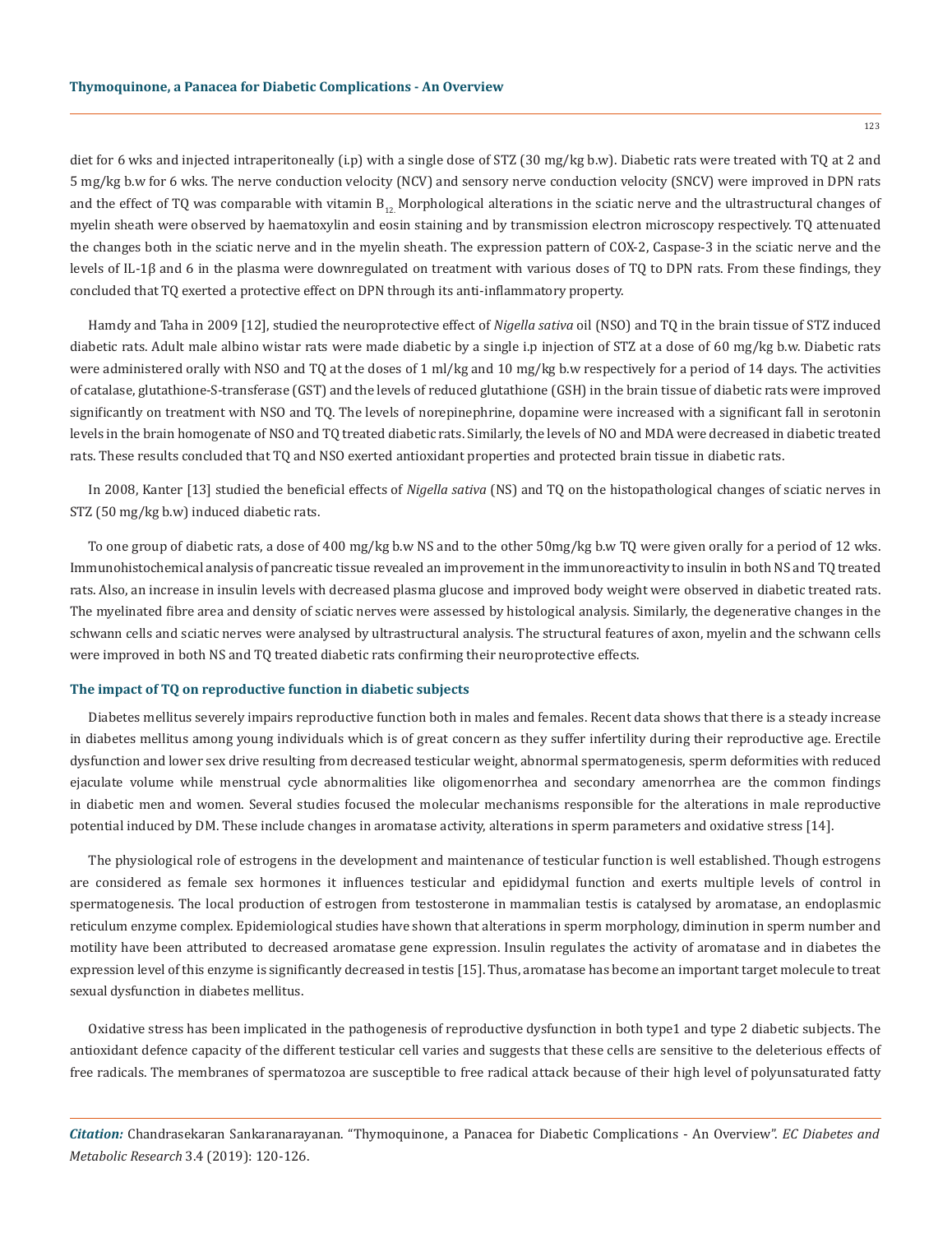acids and also they have a reduced capability to repair DNA damage. Studies have shown that men suffering from diabetes have sperms with greater DNA fragmentation and an increase in advanced glycation end products and their receptors (RAGE) leading to deterioration of sperm quality.

In this context, the role of thymoquinone in ameliorating the defects in reproductive function of diabetic rats was studied by Atta., *et al.* in 2017 [16]. In their study, they investigated the molecular mechanisms by which TQ prevents diabetes induced testicular damage in rats. To experimentally induced diabetic rats (STZ; 65 mg/kg/b.w., i.p) they administered TQ orally at a dose of 50 mg/kg b.w for 12 wks. TQ administration increased relative weight of testicles, prostate, seminal vesicles, epididymis and improved sperm parameters such as sperm concentration, motility and viability in diabetic rats. An upregulation of aromatase with downregulation of iNOS (inducible nitric oxide synthase) and NF-kB expressions were observed in the testicular tissue of diabetic treated rats. Similarly, improvement in testicular reduced glutathione (GSH) level with increased SOD activities and a decrease in NO level were observed in the testicular tissue of TQ treated diabetic rats. Histological analysis of the test is revealed that TQ restored the architecture of testis and improved spermatogenesis in diabetic rats. From these findings they concluded that TQ is an excellent protective agent to improve fertility in diabetic subjects.

#### **Influence of thymoquinone on renal function**

Diabetic nephropathy (DN), is a leading cause of morbidity and mortality in diabetic subjects. The disease is characterized by thickening of glomerular basement membrane, expansion of mesangial cells, loss of podocytes with functional abnormalities leading to end stage renal diseases (ESRD) [17]. DN and ESRD continue to be a major challenge to health care systems and are imposing enormous mental, physical and social burdens. Though the aetiology is multifactorial, chronic hyperglycemia, oxidative stress and inflammation plays a decisive role in the onset and progression of DN [18].

Al-Trad., *et al.* in 2016 [19], studied the molecular mechanisms by which NSO and TQ exerted their actions in the renal tissue of diabetic rats. Their study focussed on albuminuria, podocyte injury, and the complex systems that controls the extracellular matrix accumulation and angiogenisis in adult female wistar rats administered with STZ (55 mg/kg b.w). They treated rats with 2 mL/kg NSO and 50 mg/kg TQ via oral gavage once a day for 10 wks. Podocytes are responsible for the maintenance of ultrastructure of glomerulus and their damage was assessed by measuring podocin levels by qRT-PCR and by immunostaining techniques. Injury or loss of podocytes results in marked proteinuria, a characteristic feature of renal damage commonly seen in diabetic subjects. In this study, the expression and distribution of podocin was completely recovered in TQ treated group and partially in NSO treated group suggesting their renoprotective effects. Further, the over expression of collagen IV, transforming growth factor-β1 (TGF-β1) and vascular endothelial growth factor-A (VEGF-A) were downregulated in the renal tissues of diabetic treated rats. From these findings, they concluded that NSO and TQ preserved podocyte function and suppressed ECM protein accumulation and angiogenesis in the renal tissue of diabetic rats.

Sayed., *et al.* [20] studied the mechanism by which TQ, Proanthocyanidin (PA) and their combination improved renal injury in STZ diabetic rats. To STZ (65 mg/kg b.w) induced male albino diabetic rats, they orally administered TQ (50 mg/kg b.w), PA (250mg/kg b.w) and their combination (50+250 mg/kg b.w), for 12 wks. Administration of these phytochemicals improved endogenous antioxidants such as GSH, SOD activity and prevented the elevation of urea, creatinine, nitric oxide, malondialdehyde and IL-6 in diabetic treated rats. They concluded that TQ and PA curtailed OST and attenuated DN in diabetic rats through their antioxidant properties.

Omran in 2014 [21] highlighted the possible effects of TQ on the morphological features of glomeruli and tubules. To male albino rats STZ at a dose of 60 mg/kg b.w was administered and were treated with TQ (50 mg/kg b.w) for a period of 8 wks. The progression of nephropathy in diabetic rats was assessed by measuring the expression of epithelial mesenchymal transformation (EMT) markers such as fibroblast- specific protein (Fsp1), desmin, matrix metalloproteinases (MMP-17) and Zonula occludens (ZO-1). Results confirmed a moderate expression of ZO-1 with significant decrease in the expression of Fsp-1, desmin and MMP-17 in diabetic treated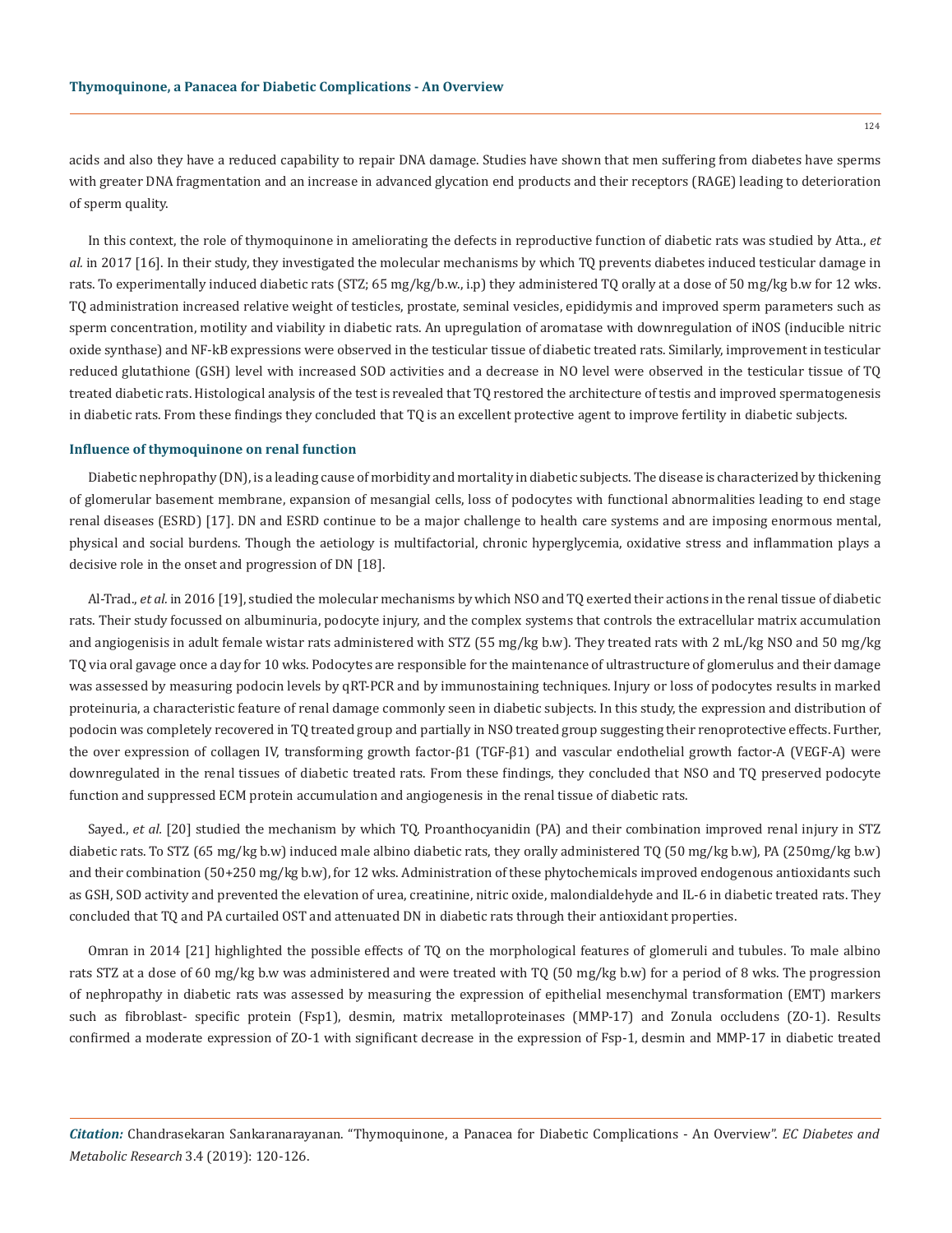rats. Histochemical analysis revealed improvement in glomeruli, renal tubules and blood vessels in TQ treated rats. Similarly, the levels of creatinine, blood urea nitrogen (BUN), cystatin C were decreased in TQ administered rats. The study concluded that TQ exhibited protective effects in diabetic nephropathy.

In 2009, Kanter [22] investigated the potential of TQ in STZ induced nephropathy in experimental diabetic rats. Adult male wistar rats were made diabetic by a single i.p injection of STZ at a dose of 50 mg/kg b.w. Diabetic rats were given orally TQ at a dose of 50 mg/kg b.w for a period of 12 wks. TQ administration increased insulin and decreased serum glucose levels. Histological studies on the renal tissues revealed abnormal thickening of capsular wall, alterations in the basement membranes of glomerulus and tubules, dilatation of tubules in diabetic rats which were significantly reduced in TQ treated rats. Similarly, the increased expression of iNOS in the mesangium, podocytes and in the capillary loop of glomerulus were downregulated on treatment with TQ in diabetic rats. Further electron microscopic studies showed that TQ administration improved the morphological alterations in renal tissue of diabetic rats. From the above findings they concluded that TQ is useful in the treatment of diabetic nephropathy.

As TQ acts on multiple molecular targets it has been recommended as an anti-oxidant, anti-inflammatory, immunomodulatory, [anti](https://www.sciencedirect.com/topics/pharmacology-toxicology-and-pharmaceutical-science/antihistaminic-agent)[histaminic](https://www.sciencedirect.com/topics/pharmacology-toxicology-and-pharmaceutical-science/antihistaminic-agent), anti-microbial, anti-tumor and anti-diabetic agent. In addition to its multiple therapeutic properties, TQ finds immense applications in various industries. Many health care and cosmeceutical products containing TQ as an ingredient are currently being manufactured. These include, soft gelatin capsule as natural antioxidant and immunobooster, soaps as body cleansing agent, oils for complete hair care, creams to improve skin texture and pigmentation and shampoos for strong and shiny hair, thus highlighting its wide industrial application.

## **Conclusion**

Herbs and their active constituents are used both as a prophylactic and therapeutic agents. This meta data on TQ reveals its therapeutic potential against the secondary complications of diabetes mellitus. As TQ modulates enzyme activities, inflammatory, antioxidant, apoptotic markers and transcription factors, it can be incorporated in the therapeutic regimen to bring health benefits in several degenerative diseases. However, to quantify the effective therapeutic dose, efficacy and safety, clinical trials are needed for translation of this drug to human subjects.

# **Bibliography**

- 1. Haddad PS., *et al*[. "Comparative survey on the medicinal plants most recommended by traditional practitioners in Morocco and](https://www.tandfonline.com/doi/abs/10.1300/J044v10n03_04)  Canada". *[Journal of Herbs, Spices and Medicinal Plants](https://www.tandfonline.com/doi/abs/10.1300/J044v10n03_04)* 10.3 (2003): 25-45.
- 2. Padhye S., *et al*[. "From here to eternity the secret of Pharaohs: Therapeutic potential of black cumin seeds and beyond".](https://www.ncbi.nlm.nih.gov/pubmed/19018291) *Cancer therapy* [6 \(2008\): 495-510.](https://www.ncbi.nlm.nih.gov/pubmed/19018291)
- 3. [Ali BH and Blunden G. "Pharmacological and toxicological properties of Nigella sativa".](https://www.ncbi.nlm.nih.gov/pubmed/12722128) *Phytotherapy Research* 17.4 (2003): 299-305.
- 4. Sankaranarayanan C and Pari L. "Thymoquinone ameliorates chemical induced oxidative stress and β -cell damage in experimental hyperglycemic rats". *Chemico-Biological Interactions* 190 (2011): 148-154.
- 5. Sameer N Goyal., *et al*[. "Therapeutic Potential and Pharmaceutical Development of Thymoquinone: A Multitargeted Molecule of](https://www.ncbi.nlm.nih.gov/pmc/articles/PMC5613109/)  Natural Origin". *[Frontiers in Pharmacology](https://www.ncbi.nlm.nih.gov/pmc/articles/PMC5613109/)* 8 (2017): 656.
- 6. Göbl CS., *et al*[. "Sex specific differences in glycemic control and cardiovascular risk factors in older patients with insulin treated type](https://www.ncbi.nlm.nih.gov/pubmed/21195359)  2 diabetes mellitus". *Gender Medicine* [7.6 \(2010\): 593-599.](https://www.ncbi.nlm.nih.gov/pubmed/21195359)

125